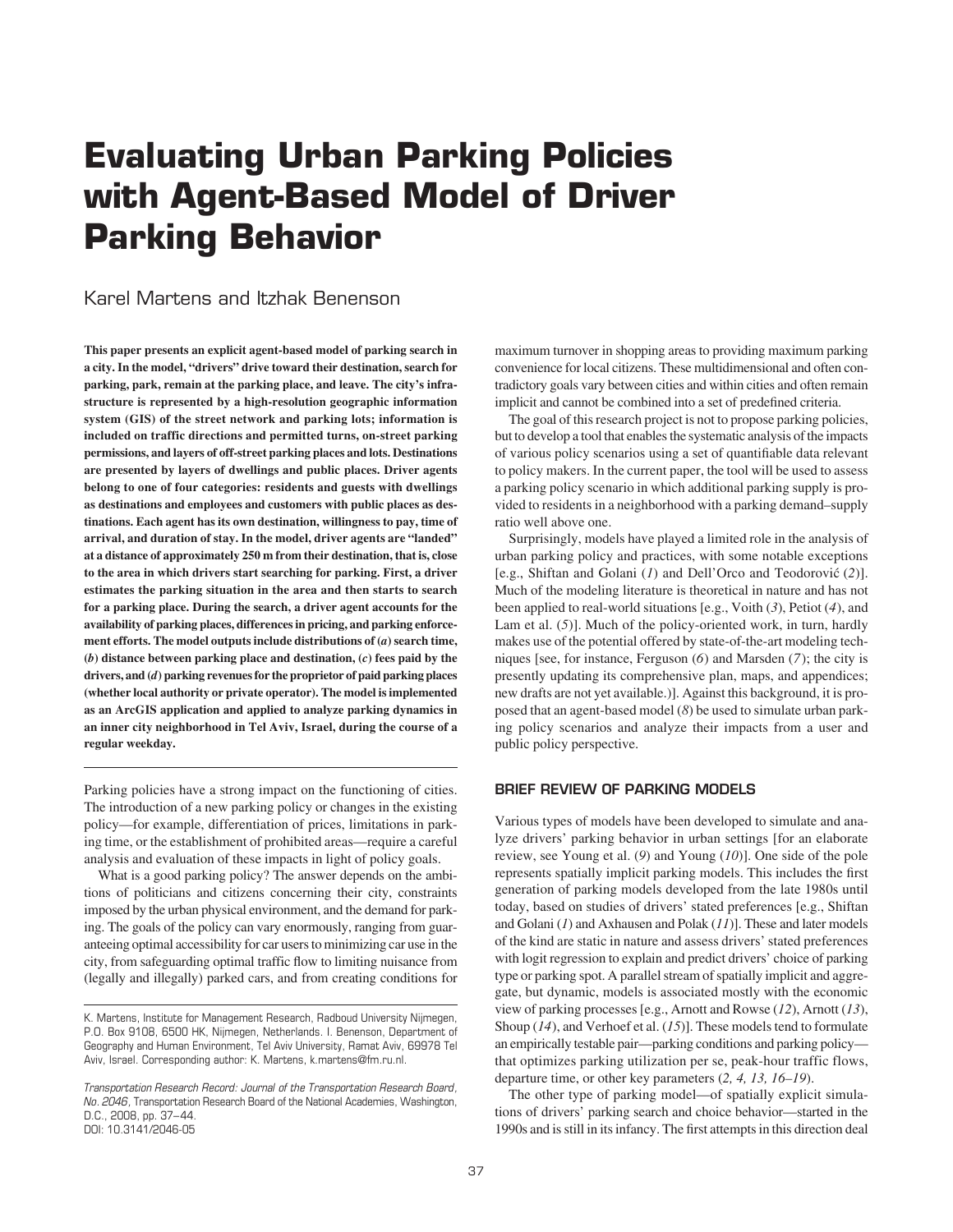with intentionally restricted situations of search and choice within an off-street parking lot (*20*) or several adjacent street segments (*21*). The authors are aware of two full-fledged attempts of a spatially explicit model. The paper of Thompson and Richardson (*22*) considers driver parking search and choice between on-street and off-street alternatives within a small abstract, but realistic, grid network of two-way streets (20 links of about 50 m in length each). Dell'Orco and Teodorović's (2) model does not account for relative location of parking facilities (and in this sense is not spatial), but makes an essential step toward specifying drivers' parking behavior by means of a set of fuzzy rules. The model driver chooses between on-street legal, illegal, and off-street parking with low, moderate, or high fees based on distance to the central business district, previous parking experience, and planned duration of parking. Dell'Orco and Teodorović apply the model to the center of the Bari (Italy), and on the basis of data on actual parking facilities, they use the model to establish appropriate parking fees for the modeled area.

Although the spatially implicit models provide deep insight into some key questions on parking, they cannot be directly applied to real-world settings and, hence, cannot be used to assess and evaluate real-world policy alternatives. The models that potentially do provide these opportunities—spatially explicit and disaggregate—are still in their infancy. None of them can be coupled to a real-world urban infrastructure. The model developed in this paper aims to start filling this gap by providing a realistic framework for investigating drivers' parking search and choice behavior in real cities. Although the model is by no means fully developed yet, initial results do show that the agent-based, spatially explicit approach on which it is based enables the development of a model that can be used to analyze and assess a wide variety of parking policy scenarios in real-world settings.

#### **REQUIREMENTS FOR PARKING MODEL**

A closer look shows that urban parking policies aim to solve a long list of specific, often policy-related problems, including

• An imbalance between the costs for on-street and off-street parking (including the possibility of free on-street parking), which may lead to an inefficient use of on-street parking and underutilization of off-street parking lots;

• High levels of demand for parking on specific days and during limited hours only, which are difficult to manage with regular parking management strategies;

• Lack of parking spaces for residential on-street parking, which leads to both high levels of illegal parking and low levels of satisfaction among "resident parkers"; and

• Lack of enforcement, which limits the effectiveness of the available parking management tools.

Whatever the proposed measures or solutions, their effectiveness depends on the types of drivers (local residents, commuters, visitors), the area, the time of day, and the day of the week. For instance, the goal of the policy maker may be to supply free or cheap night parking for residents of a specific neighborhood at the expense of night and weekend customers of cafes and restaurants located on a central avenue crossing the neighborhood. However, without further parking limitations, visitors of bars and restaurants would occupy all free parking places in the nearby residential areas in the course of the evening, and residents arriving late at home would be forced to use paid parking lots that were established for the visitors in the first place.

All problems described above are exacerbated when the overall demand for parking exceeds supply. Note that without appropriate pricing, that will nearly always be the case in urban centers in highly motorized societies. The competition for parking places between drivers becomes crucial in this case, and the violations of parking rules by visitors cause synergetic reactions: residents' parking place search takes longer and the places found will be located farther from the resident's apartment, hence influencing parking availability in further outlying areas. Parking enforcement measures that aim at preventing such a spatial expansion of the parking problem may be ineffective or economically infeasible, especially in cases in which illegal parking behavior is infrequent or occurs only on a limited number of days and during a limited number of hours.

The example above clearly illustrates the basic problem of the policy maker: the impacts of new policy measures become highly dependent on local circumstances in cases in which the demand– supply ratio for parking approaches or exceeds one. However, the typical goal of a municipal parking policy will be to guarantee a situation in which there is a balance between demand for and supply of parking, that is, a demand–supply ratio equal to one. Small changes in parking demand or supply (e.g., due to increasing car ownership, densification of land uses, or changes in traffic arrangements) can easily result in an increase of the demand–supply ratio to a level above one. The impacts of parking measures thus become extremely difficult to forecast. This implies that a practically applicable tool for testing policy measures will have to represent the parking situation in a dynamic way and at the spatial and temporal resolution at which these measures will actually be implemented. Only in this way can the actual "on-street" competition between drivers looking for parking and the aforementioned synergetic reactions be accounted for. In other words, a spatially explicit, agent-based dynamic model of parking in the city is needed to analyze and, ultimately, tackle parking problems in current highly motorized societies.

#### **MODEL OF PARKING IN THE CITY**

The proposed model aims to help planners and decision makers formulate and compare parking policies and parking management strategies. The model has been built using a geosimulation approach (*8*). This approach directly represents real-world entities as inanimate and animate model objects, which "behave," that is, change their properties and location in space. The inanimate objects directly represent real-world objects—street segments, parking lots, on-street parking places—by means of layers of features of a high-resolution geographic information system (GIS) of urban infrastructure. In the case of the present model, the only animated objects are car drivers, represented by a layer of (moving) points. Drivers' behavioral rules describe all stages of driving: driving toward the area in which the parking search starts, searching for parking, and leaving the study area after parking. However, the model focuses on the parking search. The model enables the formulation of parking constraints and enforcement levels, and its outcomes can be aggregated over the ensembles of individual drivers by areas and time periods according to the specific interests of the policy maker.

The direct link between the modeling of driver behavior, on the one hand, and a high-resolution GIS of roads, houses, sidewalks, traffic signs, and so forth, on the other, enables a direct translation of urban reality into the simulation model.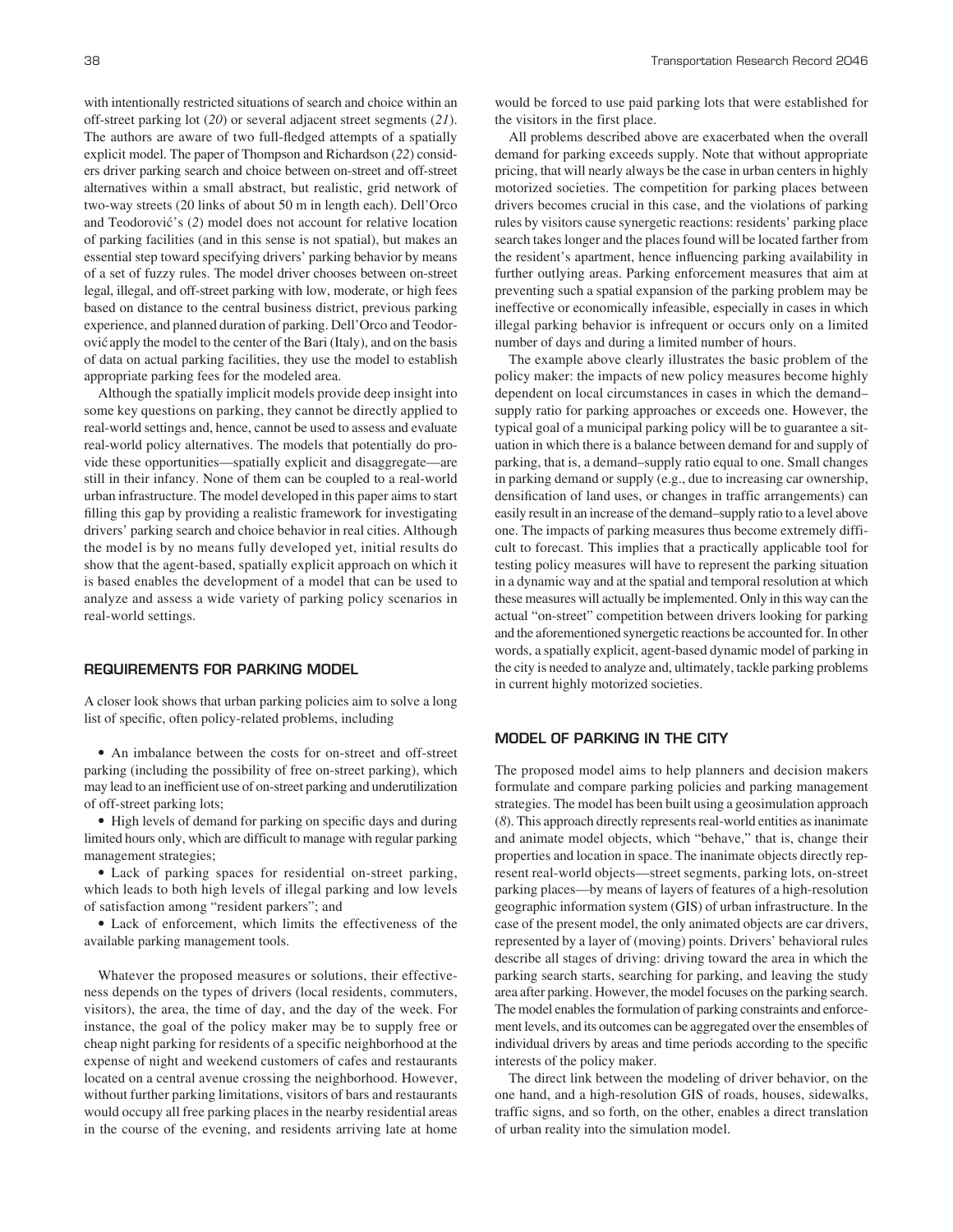#### **Nonanimated Objects**

To adequately represent the processes of parking in the city, the model is built on four components of the urban GIS, which are available for an increasing number of cities around the world. Each of the components is discussed below.

#### Road Network

The model employs a topologically correct road network that contains information on street segment centerline, traffic directions, road width, and turn permissions. To this, information is added on parking permissions, fees, and probability and size of parking fines for each on-street parking segment. The average length of a parking place for one car is about 4 m in Tel Aviv, Israel; parking places of 4 m each along a street are thus constructed (see below). To properly visualize driving in the case of two-way traffic, a street segment is duplicated and each copy serves to visualize traffic in one direction (Figure 1).

#### **Destinations**

Each driver in the model aims to park as close as possible to the destination. The destinations are associated with the features of three polygon layers—dwellings, public places, and open spaces. In a case in which several destinations of different types are located in one building, the destination point is multiplied. Destination attractiveness for different groups of drivers is estimated on the basis of the number of apartments in a building and the type and size (small, medium, large) of a public place and open space, among other criteria. When the estimates of attractiveness were unavailable (such as for parks or public gardens), field surveys were carried out.

#### Off-Street Parking Places

Off-street parking places are established on the base of the layer of houses and parking lots, both available in the GIS database of Tel Aviv Municipality. The number of off-street residential private parking places is an attribute of the building (currently city average



**FIGURE 1 To represent a two-way traffic street, the centerline is duplicated, and each copy is employed for representing one direction. Parking places are built parallel to the street, with a distance of 4 m between the places.**

per apartment, but can be specified in the field survey). Public parking lots are characterized by capacity (available for the majority of lots) and by ownership (municipal versus private ownership). The latter is relevant in the Tel Aviv case because prices differ by ownership, with lower prices for parking lots owned by the municipality. Exact costs of a parking place in different off-street parking lots were specified on the basis of field surveys.

#### On-Street Parking Places

On-street parking places are constructed on the base of the road network. First, "physically existing" parking places are constructed by dividing the street segment centerline into 4-m fragments and constructing a "parking point" in the middle of each 4-m fragment, starting 4 m (one parking place) from each street corner (Figure 1). The attributes of an on-street parking place are parking permission, fees and, when available, the probability of a fine for illegal parking per parking hour.

#### **Animated Driver Agents**

The essence of the agents' representation in a geosimulation model is their behavior. In the case of drivers, the complete description of the behavior should include behavior during (*a*) driving toward the destination, (*b*) searching for parking, (*c*) parking, and (*d*) driving out. The focus here is on the second stage; hence, in the model cars enter the system close to the outer boundary of the parking search area, drive toward their preset destination, and start searching for parking when crossing this boundary. In the same way, the car disappears from the system shortly after leaving the parking place.

The model driver belongs to one of two types—resident or employee. Drivers of different types differ in their "typical" destinations, arrival time, and duration of parking. Say, a typical resident's destination is a dwelling, arrival time between 17:00 and 20:00 and egress time between 07:00 and 09:00; whereas a typical employee destination is an office or commercial building, arrival time between 08:00 and 10:00 and egress time between 17:00 and 19:00. The model can also account for variation in parking demand during the day and between days of the week for drivers of each type. The type, arrival time, and parking duration are assigned to each driver agent entering the system according to the predefined distributions.

#### **Description of Drivers' Behavior**

In what follows it is assumed that the driver agent knows the city and searches for parking near the destination every time when arriving there. This is a typical situation in Tel Aviv, in which most residents do not own a private parking place near their house and park free of charge on the street, and visitors strongly prefer free on-street parking or even illegal parking (given the low chance of being fined) over the high expense of an off-street parking lot. Driving is represented by a sequence of decisions made by the driver: (*a*) at each junction a driver makes a decision about the next segment to drive and (*b*) within the search area a driver makes a recurring decision whether or not to occupy a free parking place. In what follows only residents' parking is considered and it is assumed that all model parameters are identical for all drivers; an investigation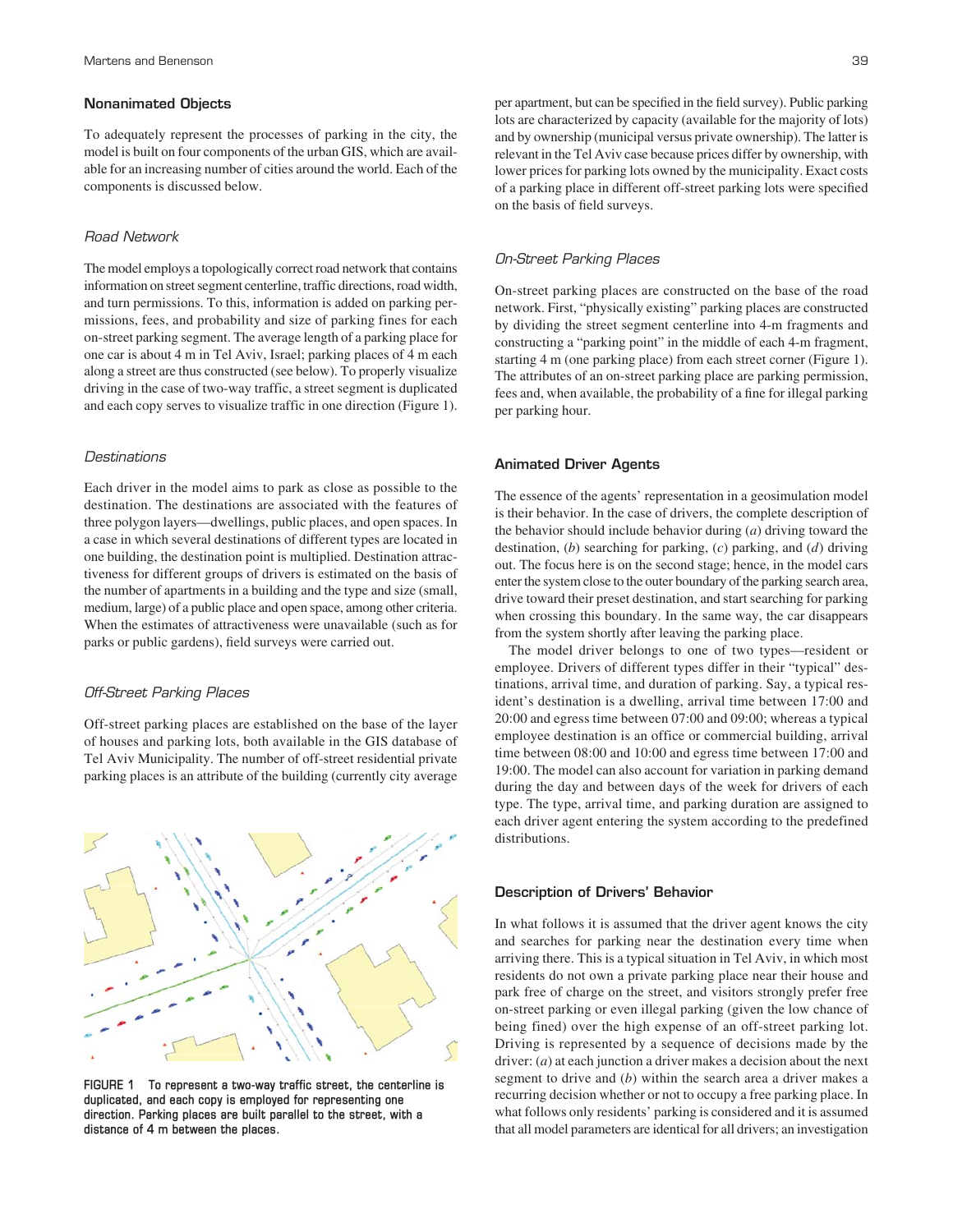has not yet been done on the robustness of the results to the fuzziness in drivers' estimates of parking environment parameters and variability in their behavior.

Note that the parameters of drivers' behavioral rules are based on limited field surveys and commonsensical knowledge. More elaborate field surveys are currently being performed, including experiments in which a researcher accompanies a driver searching for parking and records the driver's actions. These and other planned field surveys will generate additional knowledge to more adequately estimate drivers' behavioral rules.

### General View of Driver's Way Finding

The choice for a particular segment at a road junction is based on an agent's estimate of the distances between each of the next junctions and the destination. Basically, the driver selects the segment that takes him or her closest to the destination (Figure 2*a*). However, the junction that takes her further can also be chosen in case the former segment was among the set S of segments recently visited (currently  $S = 4$ ). The latter condition is important to avoid





**FIGURE 2 Elements of driver's behavior: (***a***) driver's choice of direction and (***b***) growth in search area with time spent searching for a parking place.**

"back and forth" loops in areas with many one-way street segments. This basic algorithm has been tested for various parts of central Tel Aviv, and it demonstrates good correspondence to the authors' own route choice when approaching a final destination as Tel Aviv residents (one actually a former resident).

## Stage 1. Drive Toward Destination, and Estimate the State of On-Street Parking

Driving toward the destination, a driver starts to estimate the fraction of free parking places at a certain air distance  $D_{\text{EST}}$  from the destination. Yet closer to the destination, at a distance of  $D_{\text{SRCH}}$ , the driver starts considering actually parking. On the basis of Carrese et al. ( $23$ ), it is assumed that the driving speed at an air distance  $D_{\text{SRCH}}$ decreases to 12 km/h, no matter what the speed was before. Currently  $D_{\text{EST}} = 250$  m and  $D_{\text{SRCH}} = 100$  m. It is assumed that, when driving within the  $(D_{EST}, D_{SRCH})$  distance interval, the driver observes every parking place along the driven route and registers the total number  $N<sub>ALL</sub>$  and the number  $N<sub>FREE</sub>$  of free parking places. Reaching  $D<sub>SRCH</sub>$ , the driver estimates the fraction of free among observed parking places  $f_{\text{FREE}} = N_{\text{FREE}}/N_{\text{ALL}}$ , and enters the area of parking with the expectation of a total of  $F_{\text{EXP}} = f_{\text{FREE}} * D_{\text{SRCH}}/4$  free parking places on the remaining route of  $D_{\text{SRCH}}$  air length until the destination.

## Stage 2a. Drive Toward Destination, and Park If Possible

Driving toward the destination within the  $(D_{\text{SRCH}}$ , 0) air distance interval, the driver observes the parking place to the right (and to the left on one-way streets in which parking is possible on both sides of the street) of his or her current location on the road. If the place is free, the driver has to decide whether to park or continue driving toward the destination. The driver's decision to continue driving or park at the distance *D* from the destination depends on the expected number of free parking places between this position and the destination:  $F_{\text{EXP}}(D) = f_{\text{FREE}}(D) * D/4$ , where  $f_{\text{FREE}}(D)$  is the accumulated estimate of the fraction of free parking places during the parking search. It is assumed that the driver parks with probability one if  $F_{\text{EXP}}(D)$  is low, continues driving with probability one if  $F_{\text{EXP}}(D)$  is high, and parks or continues driving with nonzero probabilities in an intermediate case. Formally, it is assumed that the driver will continue driving toward the destination with probability  $P(D) = 0$  if  $F_{\text{EXP}}(D) < F_1$ ,  $P(D) = 1$  if  $F_{\text{EXP}}(D) > F_2$ , and  $P(D)$  $=[F_{\text{EXP}}(D) - F_1]/(F_2 - F_1)$  otherwise (Figure 3).  $F_1 = 1$  and  $F_2 = 3$ are employed in the current model.

#### Stage 2b. Drive and Park After Missing Destination

The model driver who has passed the destination without parking changes the decision rule and is ready to park anywhere as long as it is not too far from the destination. Formally, this behavior is represented by increasing the area in which the model driver is ready to park and assuming that the radius  $D_{\text{SRCH}}$  of the search area expands over time in this stage of the parking search. Currently, it is assumed that  $D_{\text{SRCH}}(t) = 100 \text{ m} + 0.25 \text{ m} * t$  (in seconds, *t* is counted from the moment of passing the destination) until reaching  $D_{\text{EST}} = 250 \text{ m}$ , when expansion of the radius stops (Figure 2*b*). Note that  $D_{\text{SRCH}} = D_{\text{EST}} = 250 \text{ m}$  is reached in 10 min.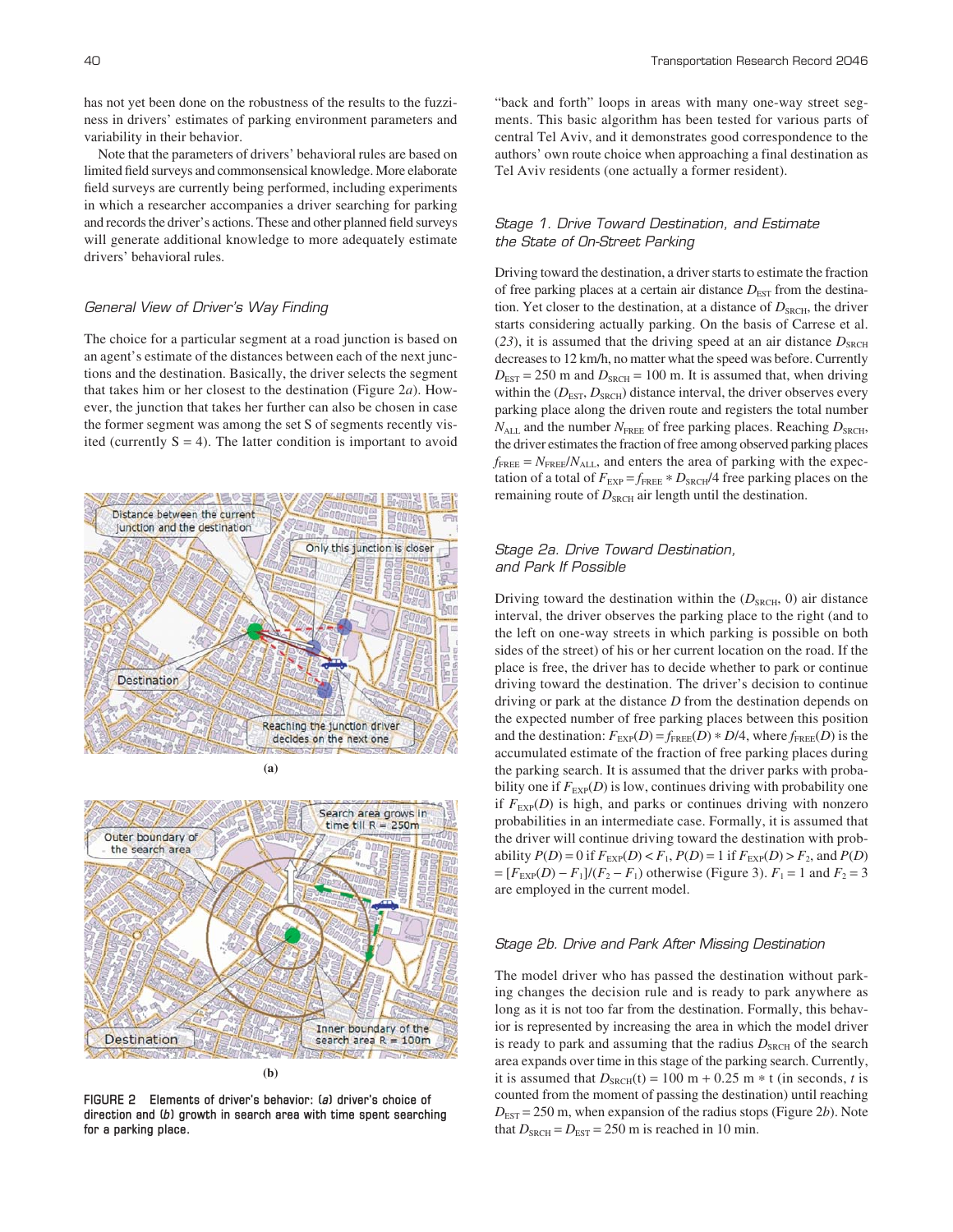

**FIGURE 3 Probability to continue driving depends on expected number of free parking places between driver's current location and the destination.**

## Stage 2c. Drive and Park After Failing for Too Long a Time to Find Parking Place

When failing to find an on-street parking space for a very long time  $T_{\text{max}}$ , the driver drives to the closest paid parking lot and parks there.  $T_{\text{max}}$  = 600 s = 10 min is used in the current versions of the model.

## Stages 3 and 4. Parking Duration and Exiting System

After parking at an on-street parking place or in a parking lot, the model driver remains there during the agent's parking time. Then the driver leaves and disappears from the system.

### **Technical Characteristics of the Model**

The model is implemented as an application developed in the GIS environment. It is based on the *ArcGIS*™ Geographic Information System and C#.NET. The application's performance remains high for thousands of simultaneously parking drivers, which is sufficient for theoretical investigations and practical implementations. Model parameters and results at a resolution of separate cars and parking places are stored in the ArcGIS geodatabase. Policy performance indicators can be estimated for any group of drivers, sets of destinations, and time intervals.

## **PERFORMANCE INDICATORS**

The object-based nature of the model enables following every driver and, thus, direct estimation of the performance of the parking policy from the driver's and the policy maker's point of view.

From the driver's point of view, parking search duration, walking distance, and parking costs are of key importance. Hence, given the set of destinations, time interval, and group of drivers, distributions of the following are estimated:

- Parking search time (Figure 4*a*),
- Distance between parking place and destination (Figure 4*b*), and
- Overall or hourly payment.

From the policy maker's point of view, more indicators are of importance. The policy maker observes (but not necessarily accounts for) drivers' indicators. In addition, the policy maker accounts for the following collective characteristics of the parking situation:

- Fraction of occupied parking places and its change over time;
- Number of cars searching for parking and its changes over time;

• Parking turnover, given as a distribution of parking places by the number of cars that parked there during a specific time interval;

- Revenues from on-street parking; and
- Revenues from paid parking lots, by lots and proprietor.

## **APPLICATION OF THE MODEL**

Given its properties, the model can be applied to compare parking policy scenarios at the level of a center of a (large) city or to assess the consequences of more local changes in the parking situation. The first application of the model has focused on the local level as a way to gain experience with the functions and capabilities of the parking model.

As an example of a local scenario, the construction of a multilevel underground garage is considered, in which all places can be purchased by local residents. This scenario is currently being considered for the Basel neighborhood, a densely built, mixed-use neighborhood located in the old center of Tel Aviv. By allowing the construction of a new parking garage, the municipality aims to ease the parking pressure for residents and reduce the number of complaints about the lack of parking places in the area. To ensure that the goals will be achieved, the municipality wants to make sure that there will be sufficient parking levels and, hence, parking places, in the new garage. The private developer of the parking garage, in contrast, wants to be certain that the supply of parking places in the new garage will not exceed demand. He will therefore prefer to limit the number of parking levels, unless a proven demand exists. The challenge for both parties is to assess the possible demand among local residents for paid, reserved off-street parking places in the new garage.

Based on the number of apartments in a building and the length of the streets (GIS layers) and accounting for the existing dedicated private parking places, the rough estimate of the residents' demand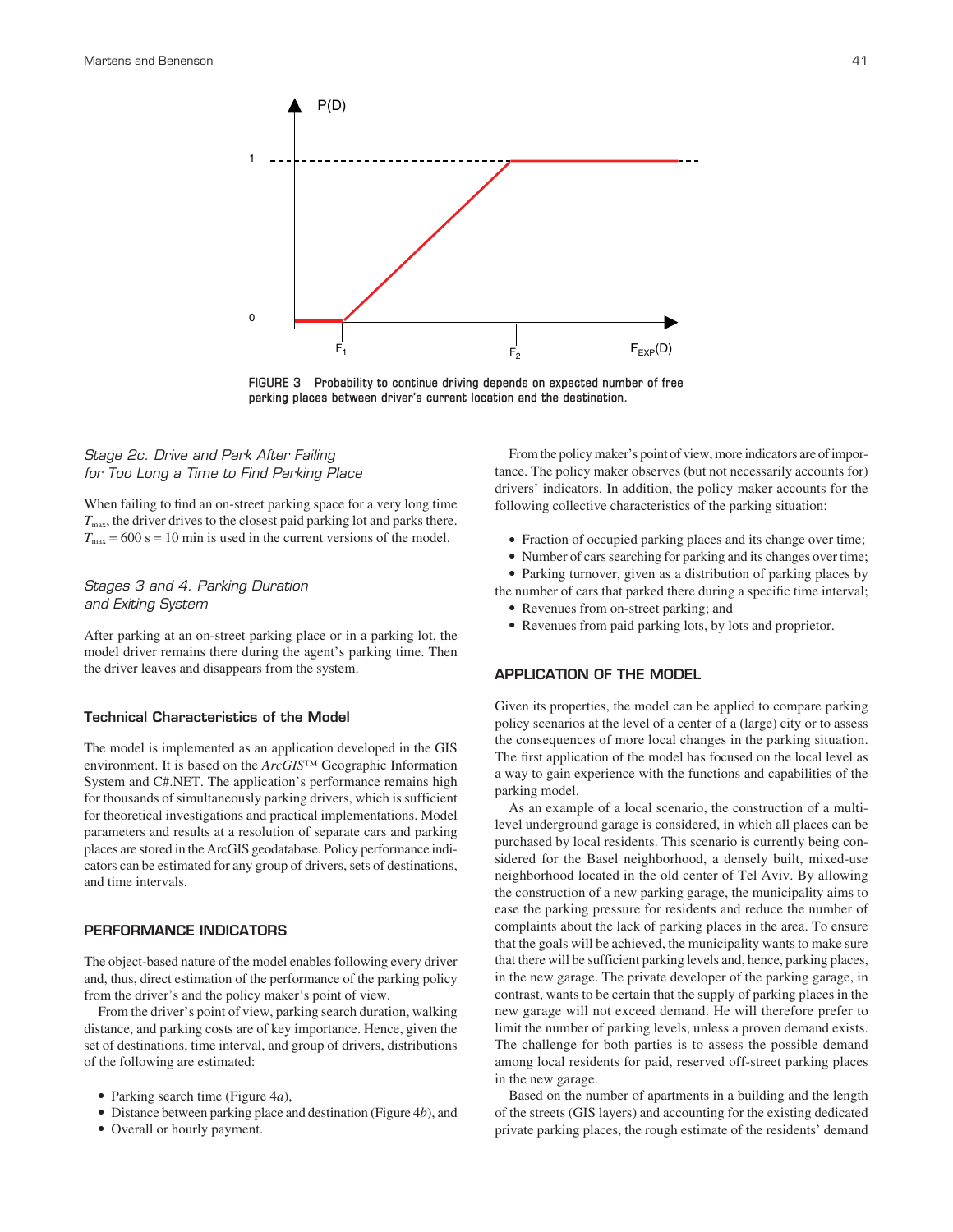

**FIGURE 4 Typical model outputs (driver's view): (***a***) distribution of search time and (***b***) distribution of distance between parking place and final destination.**

for on-street overnight parking per square kilometer is 8,000 cars, with a supply of about 7,000 places. That is, the demand for overnight parking amounts to about 1.15 cars per parking place. In the field survey it is estimated that about half of the residents remain in the area during working hours. This implies that about 4,000 cars per square kilometer will arrive in the area and search for a parking place at the end of the day.

To estimate the acceptable distance between on-street parking place and the driver's place of residence, the plate numbers of about 800 cars parking in the Basel neighborhood have been recorded during two consecutive nights, and the drivers' addresses have been obtained through the Israeli Central Bureau of Statistics. By combining both data sets, it is estimated that the vast majority of the cars recorded in the survey were parked farther than 250 m air distance (5-min walk) from the drivers' residence. It is thus concluded that, despite the lack of parking space, residents continue their parking search until finding an on-street parking at an acceptable distance from their residence or they decide to park at a paid parking lot in the area.

To investigate the influence of the size of the new garage on the parking situation in the neighborhood, a series of scenarios were studied in which the capacity is set to 150, 200, and 250 places, as in the variants considered by the municipality. The simulations aimed at estimating the influence of additional parking places on the drivers whose destination lay in each of three concentric street blocks around the new lot (Figure 5). The critical period between 17:00 and 20:00 was investigated, when visitors leave and vacate about 50% of the total number of on-street parking places in the neighborhood and about 4,000 residents arrive back home and compete for these vacant places. It was assumed that drivers stop their search and park at a paid lot if failing to find a free-of-charge on-street parking place in 10 min. The rate of search radius growth is 0.25 m/s, and the maximal search radius is thus 250 m.

As could be expected, even 250 additional parking places do not result in a substantial change in the parking situation in the area. According to the model results, the influence of the new lot can be felt in the central area only (Figure 5; an area with a diameter of about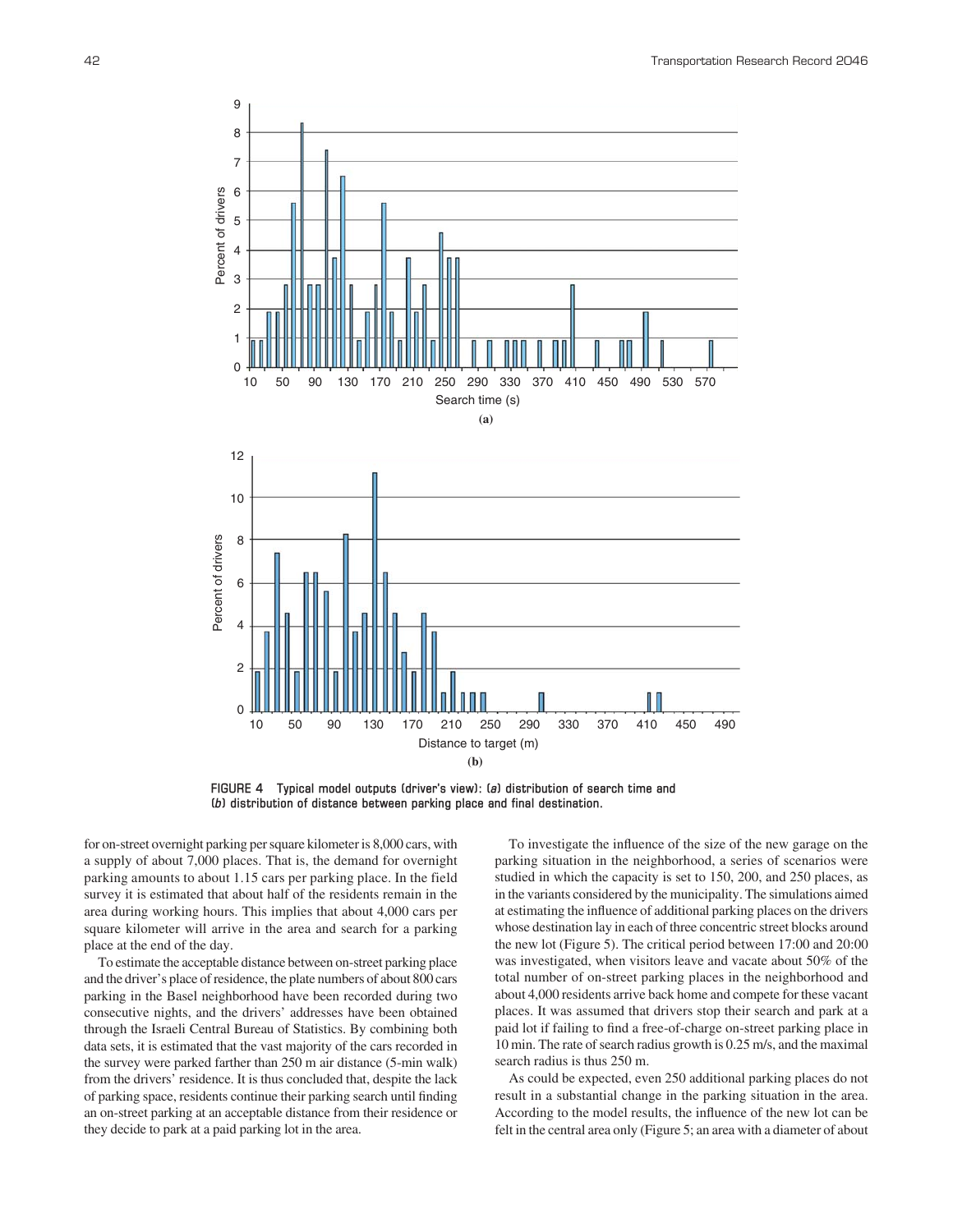

**FIGURE 5 Snapshot of initial model map screen (at 17:00) with two areas around the new parking lot.**

330 m), in which the number of on-street parking places is about 1,000 and the demand about 1,200. Despite the fact that the new parking garage decreases the demand–supply ratio in this area to about 1.0, the drivers with destinations outside the central area neutralize the effects. The consequence is that even with the maximal capacity of 250 parking places, the mean search time in the central area decreases only from ∼6 to ∼5 min, and the average distance between parking place and residence decreases from ∼160 to ∼130 m. Both improvements are small and will be barely felt by drivers. The characteristics that do change essentially concern the groups of drivers that search for "too long." The strongest decrease occurs in the fraction of residents searching for parking for more than 15 min: the share of this group drops from ∼35% in the "no changes" scenario to ∼20% in the "250 new parking places" scenario.

On the basis of the model results, it is concluded that the main effect of local improvements in parking supply lies in the reduction of the fraction of drivers who search for a parking place for a long period of time. This finding suggests that assuming no positive feedback loop in regard to increases in car ownership, the additional supply could substantially reduce overall parking search time, at least in the short run. Following the modeling results, if about 250 additional parking places were to be added in the center of each urban block of 500 by 500 m in the dense Tel Aviv center (an addition of about 1,000 parking places every  $1 \text{ km}^2$ ), the share of residents searching for more than 10 min for a parking space would drop to 10% only, with evident consequences for air pollution, traffic congestion, and public opinion. At the same time, even with such additional supply, residents will continue experiencing a lack of parking places in Tel Aviv's central area, that is, they will still face essential average search time and walking distance between parking place and place of residence. This, in turn, suggests that if the developer will be able to offer the parking places in the new garage at a price attractive enough for local residents, they may be eager to buy them. In the case of the Basel neighborhood, where parking demand is essentially higher than supply, the decision about whether the size of the new parking

garage should be 150 or 250 places, has thus been reduced to an economic rather than a transport issue (assuming, as noted before, no impact of additional parking supply on car ownership and use, and ignoring local nuisance generated by a parking garage).

#### **CONCLUSIONS AND DISCUSSION**

In this paper an agent-based, spatially explicit model of parking in the city was presented. In the model, drivers' parking search behavior is simulated in detail in a high-resolution GIS of a city. The model generates outputs relevant for drivers and policy makers and can thus be used as a tool to compare and evaluate various parking policies. The application of the model to the assessment of a change in a local parking situation has proved satisfactory. It is therefore concluded that the model has substantial potential as a decision-making support tool in the field of urban parking management.

Further research will be necessary to develop this potential. First, the model version presented here is based on a limited number of surveys on drivers' parking behavior. Hence, the behavioral rules are incomplete and suitable only for analyzing the case of free on-street and expensive off-street parking. This has proved sufficient for analyzing the problem of residential parking in central Tel Aviv, but to explore other policy issues and assess alternative parking scenarios, the set of behavioral rules has to be extended. The development of a minimal but sufficient set of rules is a core element of any agentbased model and requires empirical data and extensive testing. An elaborate set of behavioral rules is currently being developed. The behavioral rules, based on a set of field surveys, will make it possible to assess the impacts that the pricing of on-street and off-street parking will have on parking patterns and dynamics.

Second, so far the model has been used only to explore a relatively simple policy question. There are many remaining issues in need of investigation. On a theoretical level, this includes the impact of driver heterogeneity on parking dynamics, as well as the importance of